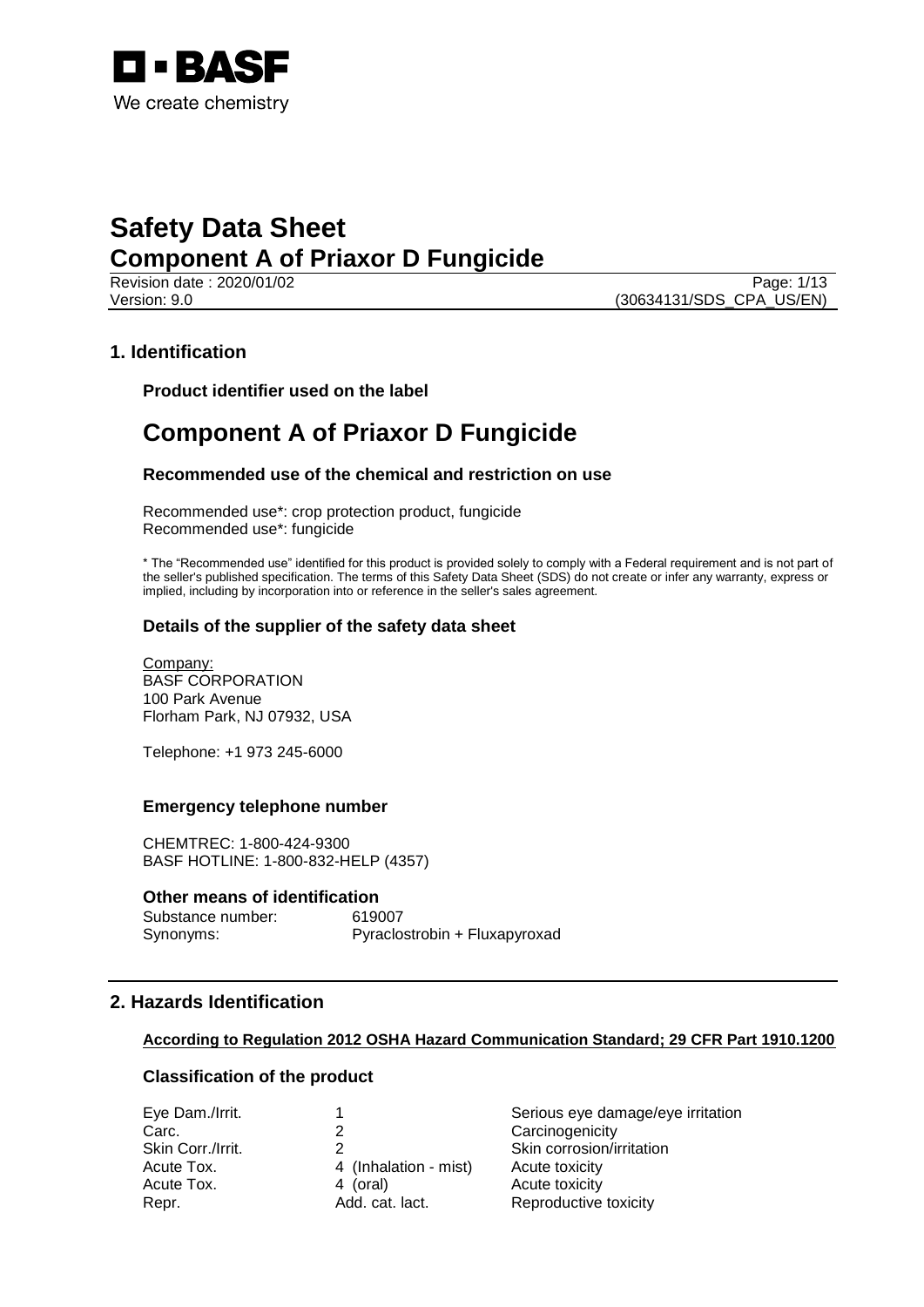| Revision date : 2020/01/02<br>Version: 9.0 |                                                       | Page: 2/13<br>(30634131/SDS_CPA_US/EN)                                 |
|--------------------------------------------|-------------------------------------------------------|------------------------------------------------------------------------|
|                                            |                                                       |                                                                        |
| <b>STOT SE</b>                             | 3 (irritating to<br>respiratory system)               | Specific target organ toxicity - single exposure                       |
| <b>Aquatic Acute</b>                       | 1                                                     | Hazardous to the aquatic environment - acute                           |
| <b>Aquatic Chronic</b>                     | 1                                                     | Hazardous to the aquatic environment - chronic                         |
| <b>Label elements</b>                      |                                                       |                                                                        |
| Pictogram:                                 |                                                       |                                                                        |
|                                            |                                                       |                                                                        |
| Signal Word:                               |                                                       |                                                                        |
| Danger                                     |                                                       |                                                                        |
| <b>Hazard Statement:</b>                   |                                                       |                                                                        |
| H318                                       | Causes serious eye damage.                            |                                                                        |
| H315                                       | Causes skin irritation.                               |                                                                        |
| H362                                       | May cause harm to breast-fed children.                |                                                                        |
| H335                                       | May cause respiratory irritation.                     |                                                                        |
| H351                                       | Suspected of causing cancer.                          |                                                                        |
| H302 + H332                                | Harmful if swallowed or if inhaled                    |                                                                        |
| H400                                       | Very toxic to aquatic life.                           |                                                                        |
| H410                                       | Very toxic to aquatic life with long lasting effects. |                                                                        |
| Precautionary Statements (Prevention):     |                                                       |                                                                        |
| P280                                       |                                                       | Wear protective gloves, protective clothing and eye protection or face |
|                                            | protection.                                           |                                                                        |
| P271                                       | Use only outdoors or in a well-ventilated area.       |                                                                        |
| P273                                       | Avoid release to the environment.                     |                                                                        |
| P201                                       | Obtain special instructions before use.               |                                                                        |
| P260                                       | Do not breathe dust/mist/vapours.                     |                                                                        |
| P <sub>202</sub>                           |                                                       | Do not handle until all safety precautions have been read and          |
|                                            | understood.                                           |                                                                        |
| P270                                       |                                                       | Do not eat, drink or smoke when using this product.                    |
| P <sub>264</sub>                           |                                                       | Wash contaminated body parts thoroughly after handling.                |
| P263                                       | Avoid contact during pregnancy and while nursing.     |                                                                        |
| Precautionary Statements (Response):       |                                                       |                                                                        |
| P310                                       |                                                       | Immediately call a POISON CENTER or doctor/physician.                  |
| P305 + P351 + P338                         |                                                       | IF IN EYES: Rinse cautiously with water for several minutes. Remove    |
|                                            |                                                       | contact lenses, if present and easy to do. Continue rinsing.           |
| P304 + P340                                |                                                       | IF INHALED: Remove person to fresh air and keep comfortable for        |
|                                            | breathing.                                            |                                                                        |
| P303 + P352                                |                                                       |                                                                        |
|                                            | Rinse mouth.                                          | IF ON SKIN (or hair): Wash with plenty of soap and water.              |
| P330<br>P391                               |                                                       |                                                                        |
|                                            | Collect spillage.                                     |                                                                        |
| P362 + P364                                |                                                       | Take off contaminated clothing and wash it before reuse.               |
| Precautionary Statements (Storage):        |                                                       |                                                                        |
| P403 + P233                                |                                                       | Store in a well-ventilated place. Keep container tightly closed.       |
| P405                                       | Store locked up.                                      |                                                                        |

Precautionary Statements (Disposal): Dispose of contents and container to hazardous or special waste collection point.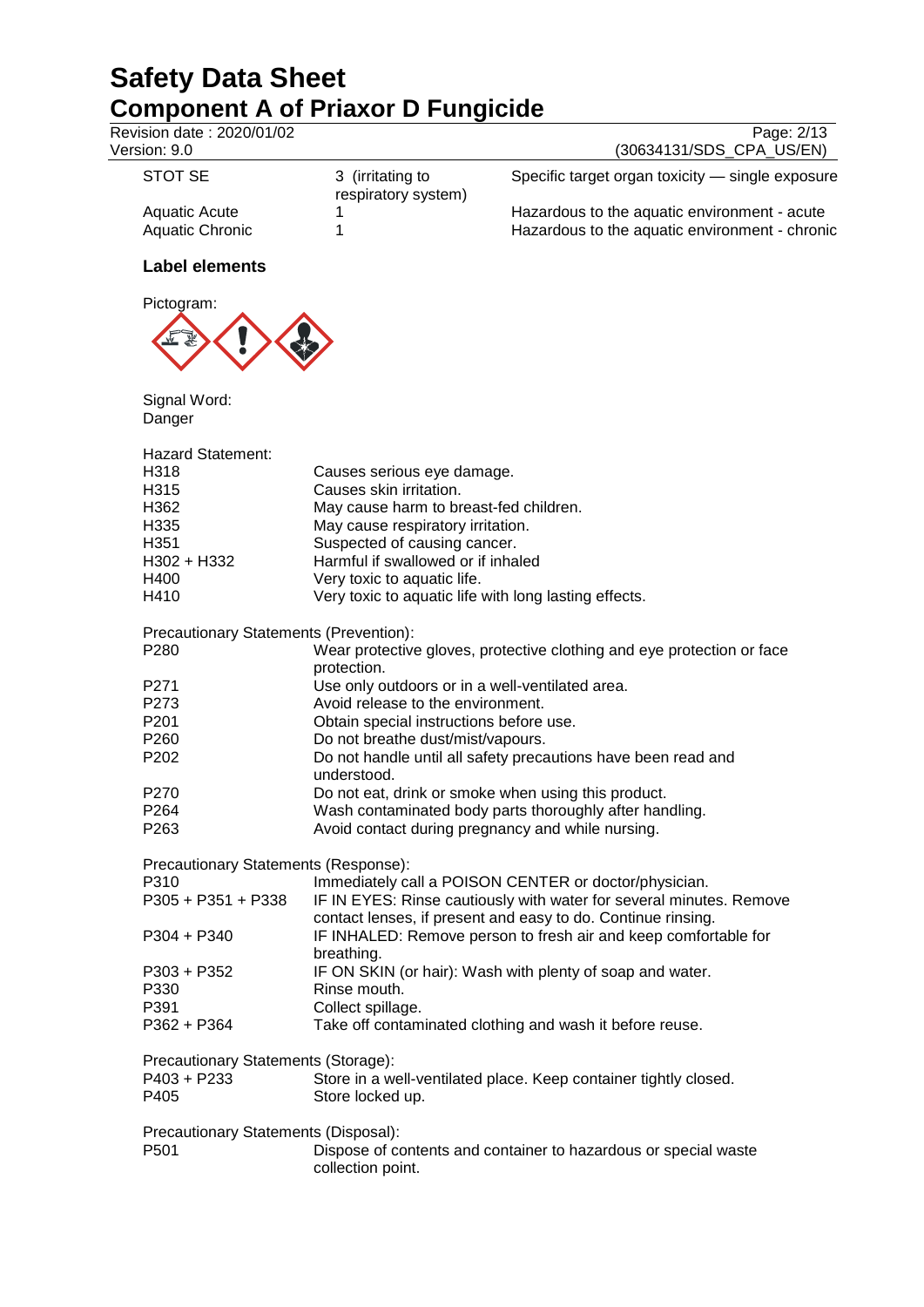Revision date : 2020/01/02 Page: 3/13<br>Version: 9.0 (30634131/SDS\_CPA\_US/EN) (30634131/SDS\_CPA\_US/EN)

#### **Hazards not otherwise classified**

Labeling of special preparations (GHS):

May produce an allergic reaction. Contains: 1,2-benzisothiazol-3(2H)-one, 2-Methyl-4-Isothiazolin-3 one

The following percentage of the mixture consists of components(s) with unknown hazards regarding the acute toxicity: 5 % dermal

The following percentage of the mixture consists of components(s) with unknown hazards regarding the acute toxicity: 10 % Inhalation - vapour

The following percentage of the mixture consists of components(s) with unknown hazards regarding the acute toxicity: 10 % Inhalation - mist

Product contains the following components and may cause an allergic skin reaction: Acticide MBS

## **3. Composition / Information on Ingredients**

#### **According to Regulation 2012 OSHA Hazard Communication Standard; 29 CFR Part 1910.1200**

#### Pyraclostrobin

CAS Number: 175013-18-0 Content (W/W): 28.58 % Synonym: No data available.

#### Fluxapyroxad

CAS Number: 907204-31-3 Content (W/W): 14.33 % Synonym: No data available.

## **4. First-Aid Measures**

#### **Description of first aid measures**

#### **General advice:**

First aid personnel should pay attention to their own safety. If the patient is likely to become unconscious, place and transport in stable sideways position (recovery position). Immediately remove contaminated clothing.

#### **If inhaled:**

Keep patient calm, remove to fresh air, seek medical attention. Immediately administer a corticosteroid from a controlled/metered dose inhaler.

#### **If on skin:**

Immediately wash thoroughly with plenty of water, apply sterile dressings, consult a skin specialist.

#### **If in eyes:**

Immediately wash affected eyes for at least 15 minutes under running water with eyelids held open, consult an eye specialist.

#### **If swallowed:**

Immediately rinse mouth and then drink 200-300 ml of water, seek medical attention.

## **Most important symptoms and effects, both acute and delayed**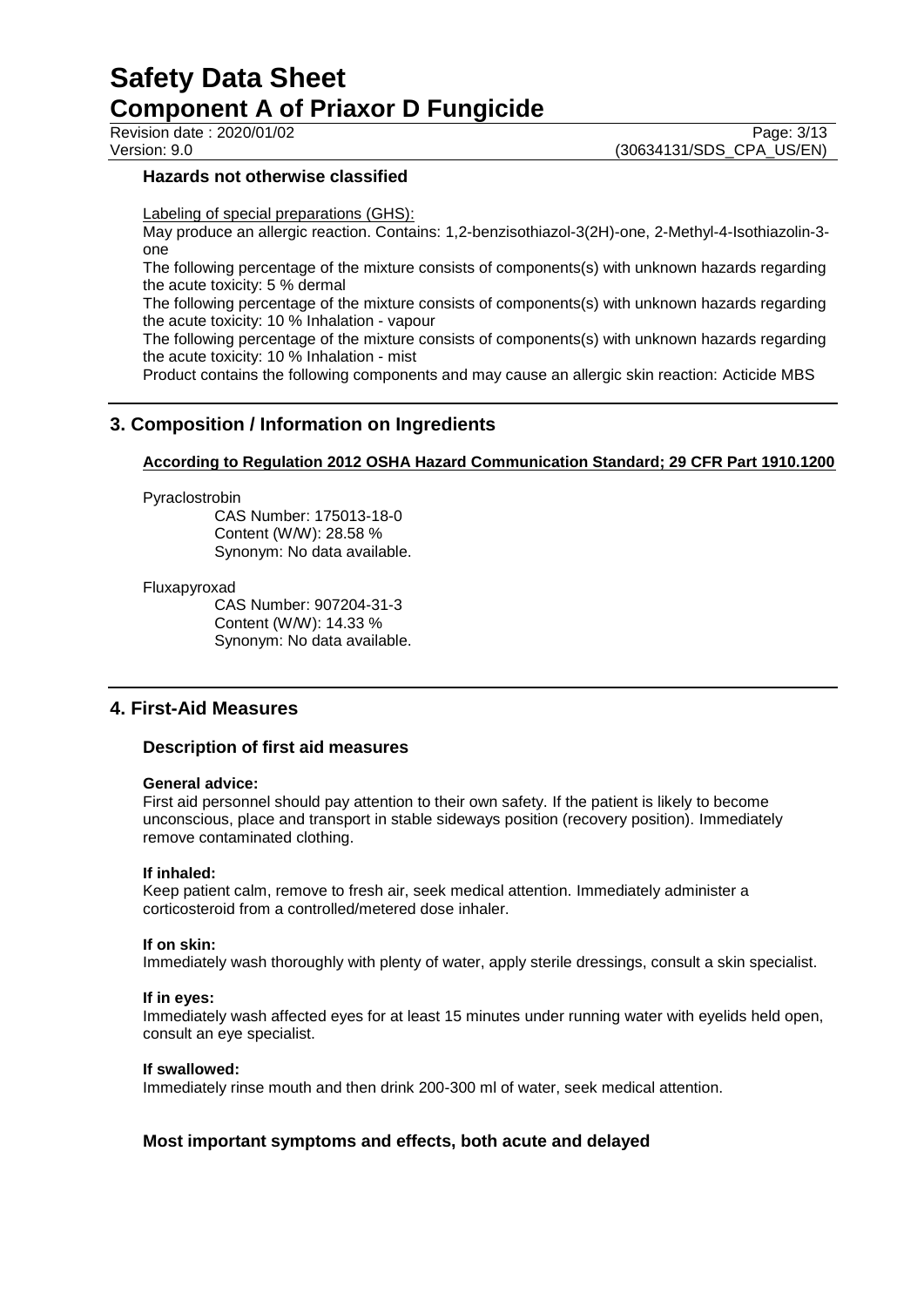Revision date : 2020/01/02 Page: 4/13<br>Version: 9.0 Page: 4/13

(30634131/SDS\_CPA\_US/EN)

Symptoms: Information, i.e. additional information on symptoms and effects may be included in the GHS labeling phrases available in Section 2 and in the Toxicological assessments available in Section 11., (Further) symptoms and / or effects are not known so far

## **Indication of any immediate medical attention and special treatment needed**

Note to physician<br>Treatment:

Treat according to symptoms (decontamination, vital functions), no known specific antidote.

## **5. Fire-Fighting Measures**

## **Extinguishing media**

Suitable extinguishing media: water spray, carbon dioxide, foam, dry powder

#### **Special hazards arising from the substance or mixture**

Hazards during fire-fighting: carbon monoxide, carbon dioxide, nitrogen oxides, chlorides, organochloric compounds, halogenated hydrocarbons The substances/groups of substances mentioned can be released in case of fire.

#### **Advice for fire-fighters**

Protective equipment for fire-fighting: Firefighters should be equipped with self-contained breathing apparatus and turn-out gear.

#### **Further information:**

In case of fire and/or explosion do not breathe fumes. Keep containers cool by spraying with water if exposed to fire. Collect contaminated extinguishing water separately, do not allow to reach sewage or effluent systems. Dispose of fire debris and contaminated extinguishing water in accordance with official regulations.

## **6. Accidental release measures**

## **Personal precautions, protective equipment and emergency procedures**

Use personal protective clothing. Avoid contact with the skin, eyes and clothing. Do not breathe vapour/spray.

#### **Environmental precautions**

Contain contaminated water/firefighting water.

#### **Methods and material for containment and cleaning up**

Dike spillage. Pick up with suitable absorbent material. Place into suitable containers for reuse or disposal in a licensed facility. Spilled substance/product should be recovered and applied according to label rates whenever possible. If application of spilled substance/product is not possible, then spills should be contained, solidified, and placed in suitable containers for disposal. After decontamination, spill area can be washed with water. Collect wash water for approved disposal.

## **7. Handling and Storage**

## **Precautions for safe handling**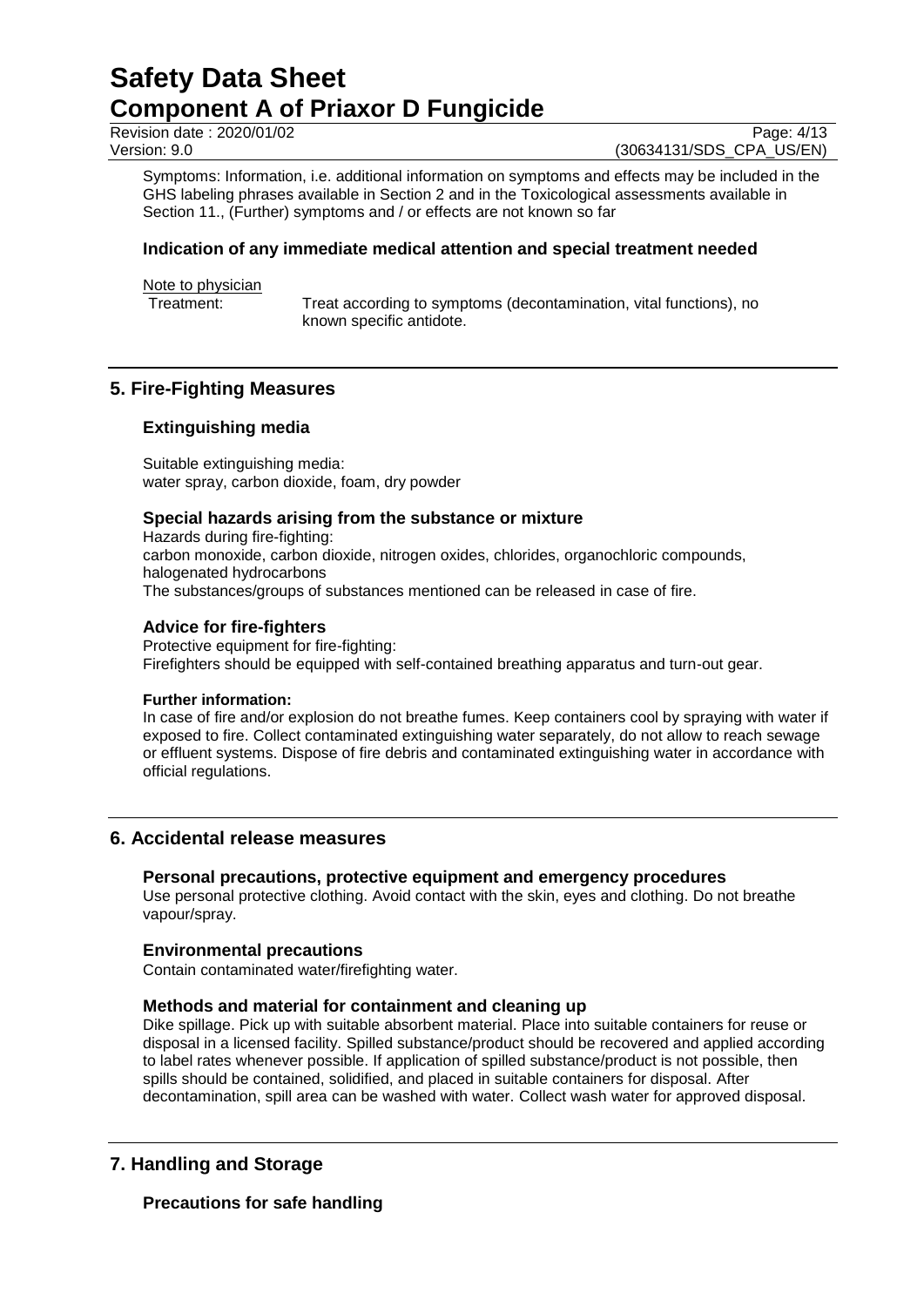Revision date : 2020/01/02 Page: 5/13<br>Version: 9.0 Page: 5/13

## (30634131/SDS\_CPA\_US/EN)

RECOMMENDATIONS ARE FOR MANUFACTURING, COMMERCIAL BLENDING, AND PACKAGING WORKERS. PESTICIDE APPLICATORS & WORKERS must refer to the Product Label and Directions for Use attached to the product for Agricultural Use Requirements in accordance with the EPA Worker Protection Standard 40 CFR part 170. Provide good ventilation of working area (local exhaust ventilation if necessary). Keep away from sources of ignition - No smoking. Keep container tightly sealed. Protect against heat. Handle and open container with care. Do not open until ready to use. Once container is opened, content should be used as soon as possible. Avoid aerosol formation. Avoid dust formation. Provide means for controlling leaks and spills. Do not return residues to the storage containers. Follow label warnings even after container is emptied. The substance/ product may be handled only by appropriately trained personnel. Avoid all direct contact with the substance/product. Avoid contact with the skin, eyes and clothing. Avoid inhalation of dusts/mists/vapours. Wear suitable personal protective clothing and equipment.

Protection against fire and explosion:

No special precautions necessary. The substance/product is non-combustible. Product is not explosive.

## **Conditions for safe storage, including any incompatibilities**

Segregate from foods and animal feeds.

Further information on storage conditions: Keep away from heat. Protect from direct sunlight. Protect from temperatures below: 0 °C The product can crystallize below the limit temperature. Protect from temperatures above: 40 °C Changes in the properties of the product may occur if substance/product is stored above indicated temperature for extended periods of time.

## **8. Exposure Controls/Personal Protection**

#### **Users of a pesticidal product should refer to the product label for personal protective equipment requirements.**

No occupational exposure limits known.

#### **Advice on system design:**

Whenever possible, engineering controls should be used to minimize the need for personal protective equipment.

## **Personal protective equipment**

#### **RECOMMENDATIONS FOR MANUFACTURING, COMMERCIAL BLENDING, AND PACKAGING WORKERS:**

#### **Respiratory protection:**

Wear respiratory protection if ventilation is inadequate. Wear a NIOSH-certified (or equivalent) organic vapour/particulate respirator. For situations where the airborne concentrations may exceed the level for which an air purifying respirator is effective, or where the levels are unknown or Immediately Dangerous to Life or Health (IDLH), use NIOSH-certified full facepiece pressure demand self-contained breathing apparatus (SCBA) or a full facepiece pressure demand supplied-air respirator (SAR) with escape provisions.

#### **Hand protection:**

Chemical resistant protective gloves, Protective glove selection must be based on the user's assessment of the workplace hazards.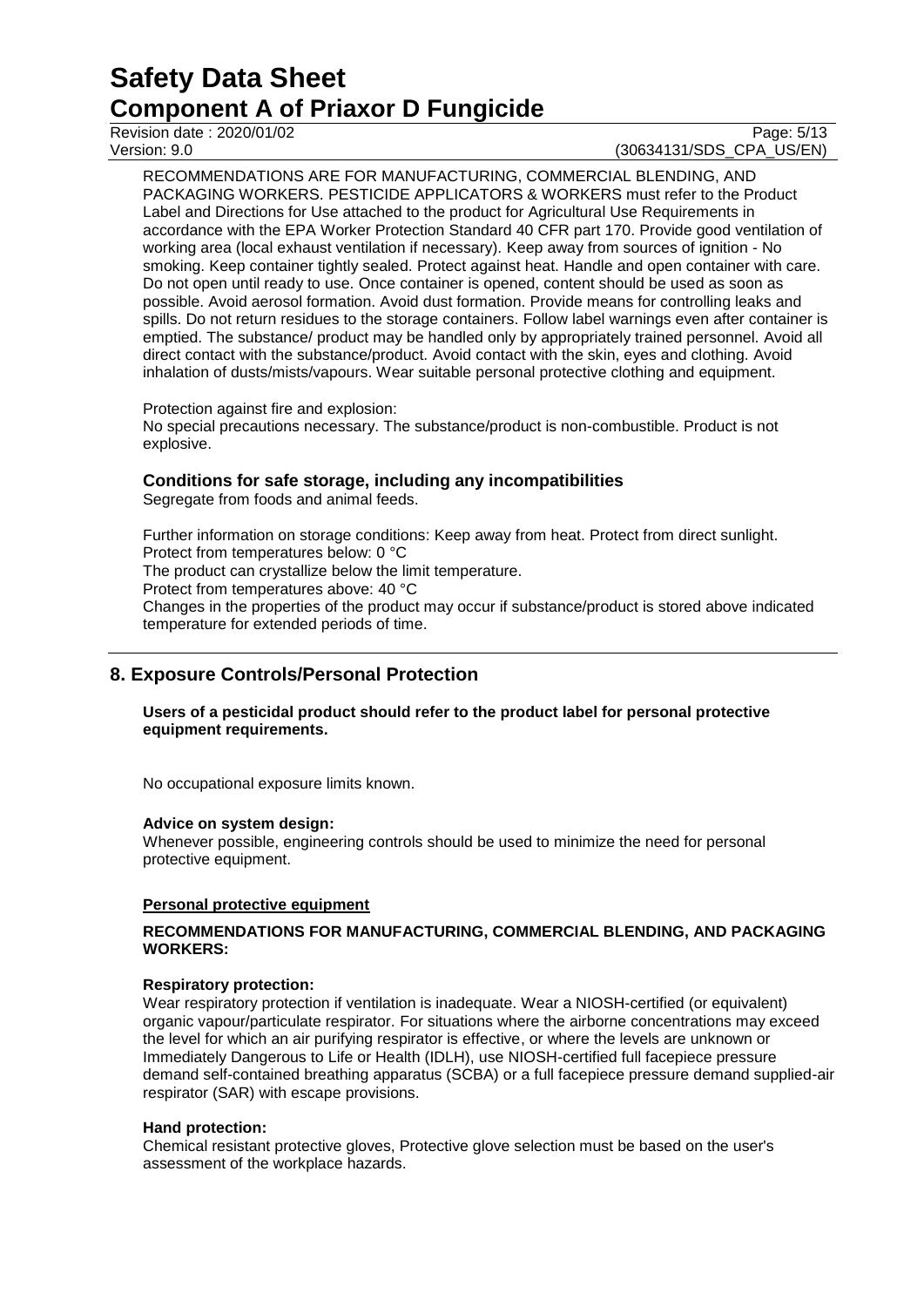Revision date : 2020/01/02 Page: 6/13<br>Version: 9.0 Page: 6/13

(30634131/SDS\_CPA\_US/EN)

#### **Eye protection:**

Safety glasses with side-shields. Tightly fitting safety goggles (chemical goggles). Wear face shield if splashing hazard exists.

#### **Body protection:**

Body protection must be chosen depending on activity and possible exposure, e.g. head protection, apron, protective boots, chemical-protection suit.

#### **General safety and hygiene measures:**

Wear long sleeved work shirt and long work pants in addition to other stated personal protective equipment. Work place should be equipped with a shower and an eye wash. Handle in accordance with good industrial hygiene and safety practice. Personal protective equipment should be decontaminated prior to reuse. Gloves must be inspected regularly and prior to each use. Replace if necessary (e.g. pinhole leaks). Take off immediately all contaminated clothing. Store work clothing separately. Hands and/or face should be washed before breaks and at the end of the shift. No eating, drinking, smoking or tobacco use at the place of work. Keep away from food, drink and animal feeding stuffs.

## **9. Physical and Chemical Properties**

| liquid<br>faint odour, fruity                                                   |                                                                                                                                                                                                                                                                                                                                                                                                                                                                                                 |  |
|---------------------------------------------------------------------------------|-------------------------------------------------------------------------------------------------------------------------------------------------------------------------------------------------------------------------------------------------------------------------------------------------------------------------------------------------------------------------------------------------------------------------------------------------------------------------------------------------|--|
| approx. $6 - 8$<br>(20 °C)<br>(measured with the undiluted<br>substance)        | (pH Meter)                                                                                                                                                                                                                                                                                                                                                                                                                                                                                      |  |
| approx. 100 °C<br>No flash point - Measurement made<br>up to the boiling point. | (measured)                                                                                                                                                                                                                                                                                                                                                                                                                                                                                      |  |
| not applicable                                                                  |                                                                                                                                                                                                                                                                                                                                                                                                                                                                                                 |  |
| 535 °C                                                                          | (Directive<br>92/69/EEC, A.15)                                                                                                                                                                                                                                                                                                                                                                                                                                                                  |  |
|                                                                                 |                                                                                                                                                                                                                                                                                                                                                                                                                                                                                                 |  |
|                                                                                 |                                                                                                                                                                                                                                                                                                                                                                                                                                                                                                 |  |
|                                                                                 | (OECD Guideline                                                                                                                                                                                                                                                                                                                                                                                                                                                                                 |  |
|                                                                                 | 109)                                                                                                                                                                                                                                                                                                                                                                                                                                                                                            |  |
|                                                                                 |                                                                                                                                                                                                                                                                                                                                                                                                                                                                                                 |  |
|                                                                                 |                                                                                                                                                                                                                                                                                                                                                                                                                                                                                                 |  |
|                                                                                 |                                                                                                                                                                                                                                                                                                                                                                                                                                                                                                 |  |
| not applicable                                                                  |                                                                                                                                                                                                                                                                                                                                                                                                                                                                                                 |  |
|                                                                                 |                                                                                                                                                                                                                                                                                                                                                                                                                                                                                                 |  |
| 95 °C, 20 kJ/kg (DSC (OECD 113))                                                |                                                                                                                                                                                                                                                                                                                                                                                                                                                                                                 |  |
|                                                                                 |                                                                                                                                                                                                                                                                                                                                                                                                                                                                                                 |  |
|                                                                                 |                                                                                                                                                                                                                                                                                                                                                                                                                                                                                                 |  |
|                                                                                 |                                                                                                                                                                                                                                                                                                                                                                                                                                                                                                 |  |
|                                                                                 | (OECD 114)                                                                                                                                                                                                                                                                                                                                                                                                                                                                                      |  |
|                                                                                 |                                                                                                                                                                                                                                                                                                                                                                                                                                                                                                 |  |
|                                                                                 |                                                                                                                                                                                                                                                                                                                                                                                                                                                                                                 |  |
|                                                                                 |                                                                                                                                                                                                                                                                                                                                                                                                                                                                                                 |  |
| parameters is indicated in this section.                                        | If necessary, information on other physical and chemical                                                                                                                                                                                                                                                                                                                                                                                                                                        |  |
|                                                                                 | Not determined due to potential health hazard by inhalation.<br>off-white<br>$>75^{\circ}$ C<br>Heat accumulation / Dewar 500 ml (SADT, UN-Test H.4,<br>28.4.4)<br>approx. 1.16 g/cm3<br>(20 °C)<br>approx. 9.6807 Lb/USg<br>(68 °F)<br>not applicable<br>165 °C, 140 kJ/kg (DSC (OECD 113))<br>270 °C, 590 kJ/kg (DSC (OECD 113))<br>Not a substance liable to self-decomposition according to UN<br>transport regulations, class 4.1.<br>39 mPa.s<br>(40 °C)<br>dispersible<br>not applicable |  |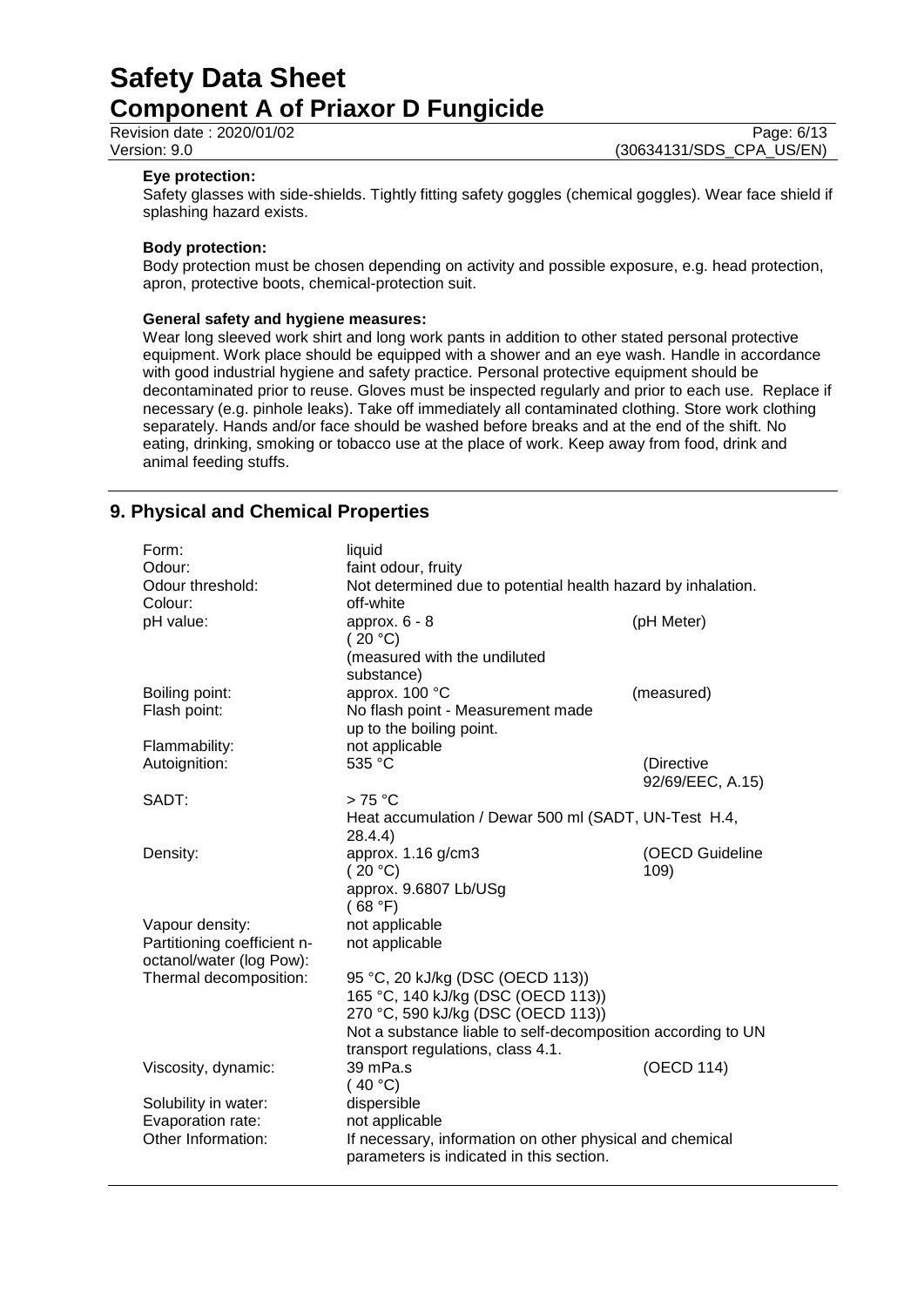## **10. Stability and Reactivity**

## **Reactivity**

No hazardous reactions if stored and handled as prescribed/indicated.

Oxidizing properties: not fire-propagating (Directive 2004/73/EC, A.21)

#### **Chemical stability**

The product is stable if stored and handled as prescribed/indicated.

#### **Possibility of hazardous reactions**

No hazardous reactions if stored and handled as prescribed/indicated.

#### **Conditions to avoid**

Avoid all sources of ignition: heat, sparks, open flame. Avoid extreme temperatures. Avoid contamination. Avoid electro-static discharge. Avoid prolonged storage.

#### **Incompatible materials**

strong acids, strong bases, strong oxidizing agents

## **Hazardous decomposition products**

Decomposition products:

No hazardous decomposition products if stored and handled as prescribed/indicated., Prolonged thermal loading can result in products of degradation being given off.

Thermal decomposition: 95 °C, 2.5 K/min (DSC (OECD 113))

165 °C, 2.5 K/min (DSC (OECD 113))

270 °C, 2.5 K/min (DSC (OECD 113)) Not a substance liable to self-decomposition according to UN transport regulations, class 4.1.

## **11. Toxicological information**

## **Primary routes of exposure**

Routes of entry for solids and liquids are ingestion and inhalation, but may include eye or skin contact. Routes of entry for gases include inhalation and eye contact. Skin contact may be a route of entry for liquefied gases.

## **Acute Toxicity/Effects**

Acute toxicity

Assessment of acute toxicity: Slightly toxic after single ingestion. Relatively nontoxic after short-term inhalation. Relatively nontoxic after short-term skin contact.

**Oral** Type of value: LD50 Species: rat (female) Value: > 500 - < 2,000 mg/kg (OECD Guideline 423)

Inhalation Type of value: LC50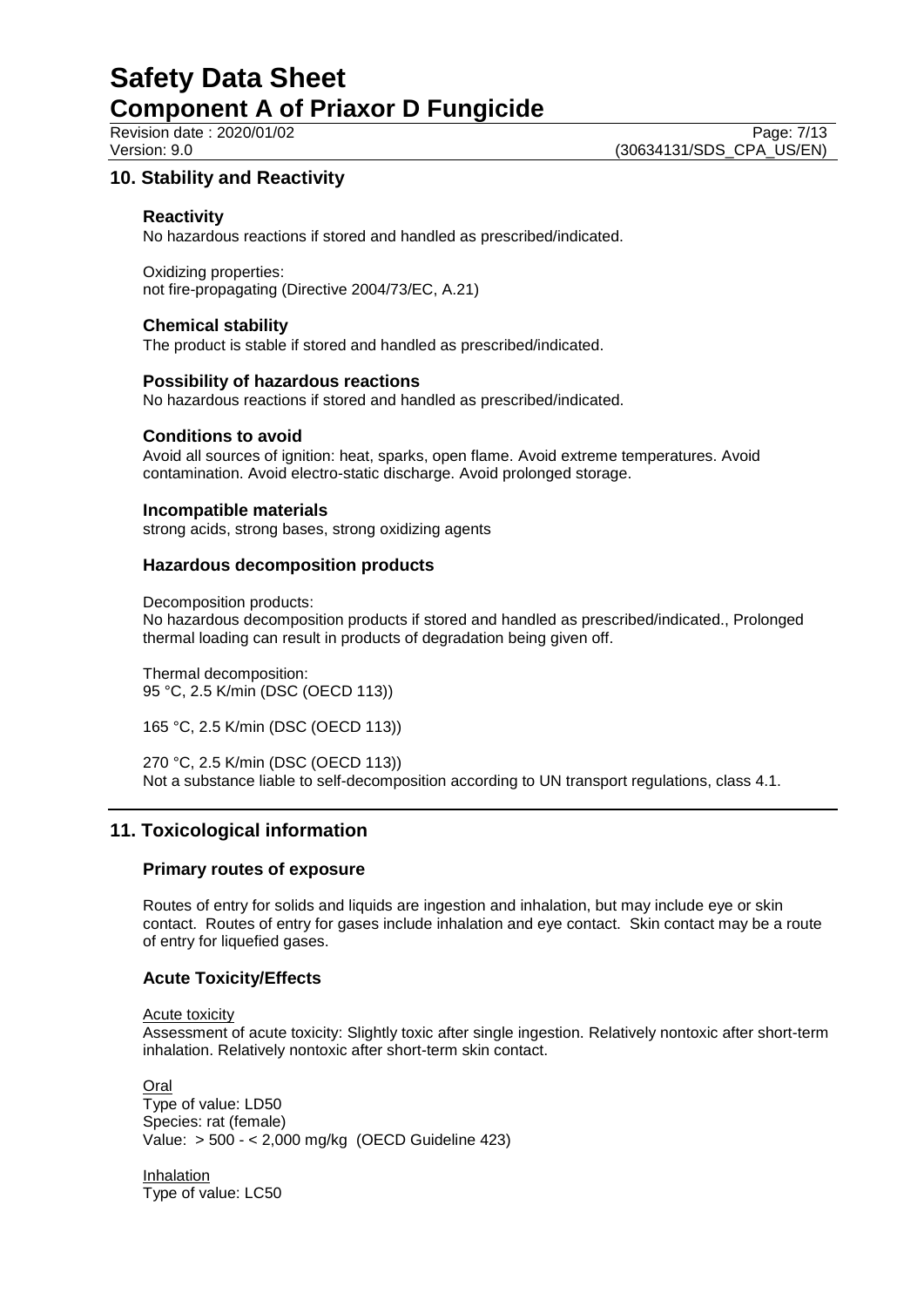Revision date : 2020/01/02 Page: 8/13<br>
Version: 9.0 Page: 8/13 (30634131/SDS\_CPA\_US/EN)

Species: rat (male) Value: > 6.11 mg/l (OECD Guideline 403) Exposure time: 4 h An aerosol with respirable particles was tested.

Dermal

Type of value: LD50 Species: rat (male/female) Value: > 5,000 mg/kg (OECD Guideline 402) No mortality was observed.

Irritation / corrosion Assessment of irritating effects: May cause slight but temporary irritation to the eyes. May cause moderate irritation to the skin.

Skin Species: rabbit Result: non-irritant Method: OECD Guideline 404

Eye Species: rabbit Result: non-irritant Method: OECD Guideline 405

**Sensitization** 

Assessment of sensitization: Skin sensitizing effects were not observed in animal studies.

Buehler test Species: guinea pig Result: Skin sensitizing effects were not observed in animal studies. Method: OECD Guideline 406

Aspiration Hazard

No aspiration hazard expected. The product has not been tested. The statement has been derived from the properties of the individual components.

## **Chronic Toxicity/Effects**

#### Repeated dose toxicity

Assessment of repeated dose toxicity: The product has not been tested. The statement has been derived from the properties of the individual components.

#### *Information on: pyraclostrobin*

*Assessment of repeated dose toxicity: After repeated exposure the prominent effect is local irritation. The substance may cause damage to the olfactory epithelium after repeated inhalation.*

#### *Information on: Fluxapyroxad*

*Assessment of repeated dose toxicity: Adaptive effects were observed after repeated exposure in animal studies.*

----------------------------------

#### **Genetic toxicity**

Assessment of mutagenicity: The product has not been tested. The statement has been derived from the properties of the individual components.

### **Carcinogenicity**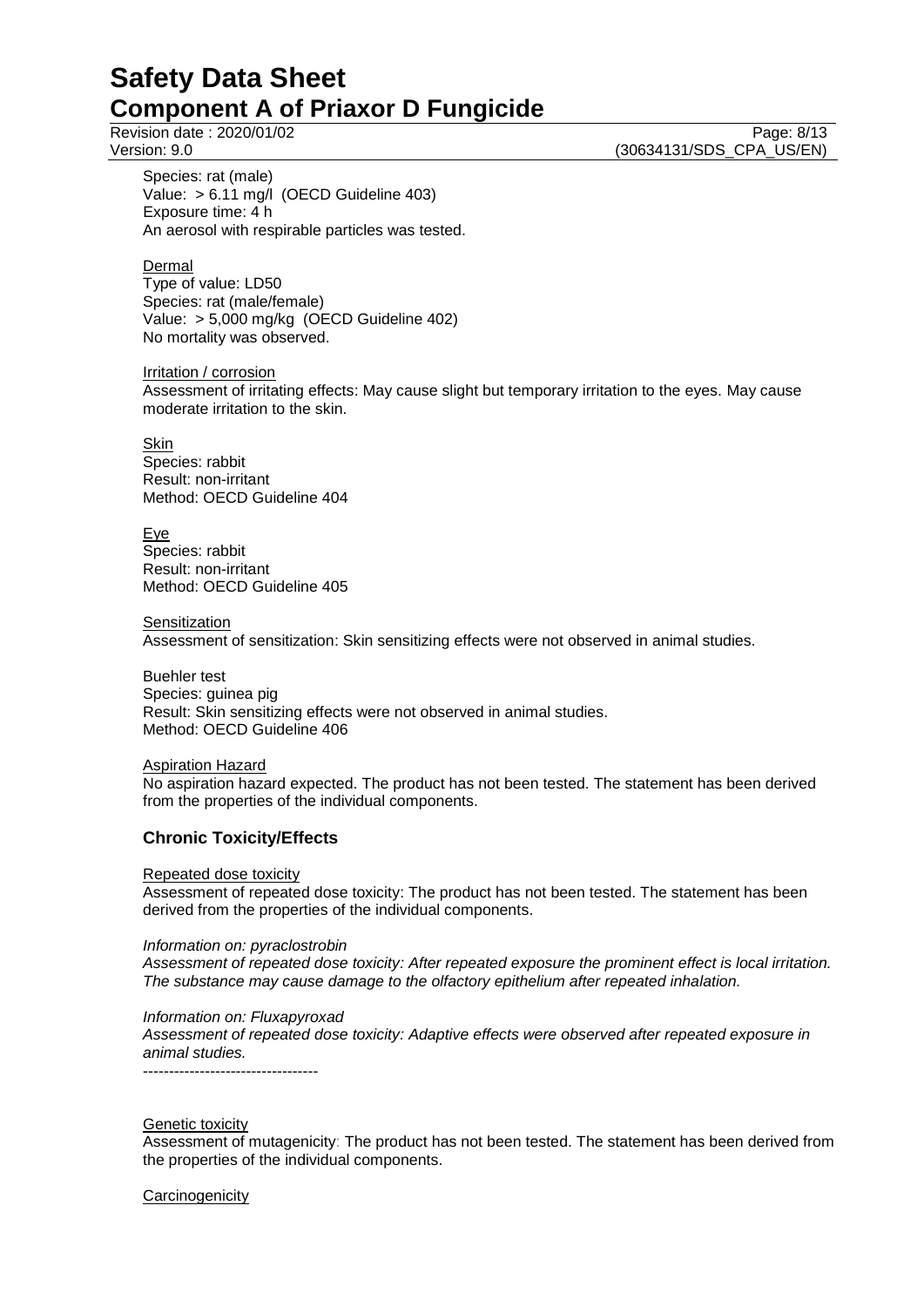Revision date : 2020/01/02 Page: 9/13<br>Version: 9.0 Page: 9/13

(30634131/SDS CPA US/EN)

Assessment of carcinogenicity: The product has not been tested. The statement has been derived from the properties of the individual components.

*Information on: Fluxapyroxad*

*Assessment of carcinogenicity: Indication of possible carcinogenic effect in animal tests.*

*Information on: Pyraclostrobin*

*Assessment of carcinogenicity: In long-term studies in rats and mice in which the substance was given by feed, a carcinogenic effect was not observed.* ----------------------------------

Reproductive toxicity

Assessment of reproduction toxicity: The product has not been tested. The statement has been derived from the properties of the individual components.

*Information on: Fluxapyroxad*

*Assessment of reproduction toxicity: The results of animal studies gave no indication of a fertility impairing effect. May cause harm to children via breast-feeding.* ----------------------------------

#### **Teratogenicity**

Assessment of teratogenicity: The product has not been tested. The statement has been derived from the properties of the individual components.

Other Information Misuse can be harmful to health.

## **12. Ecological Information**

#### **Toxicity**

Aquatic toxicity Assessment of aquatic toxicity: Very toxic (acute effect) to aquatic invertebrates. Very toxic (acute effect) to fish. Acutely toxic for aquatic plants.

Aquatic plants EC50 (72 h) 2.8 mg/l (growth rate), Pseudokirchneriella subcapitata (OECD Guideline 201, static)

Toxicity to fish

*Information on: pyraclostrobin LC50 (96 h) > 0.0121 - < 0.0258 mg/l, Cyprinus carpio LC50 (96 h) > 0.0196 - < 0.0335 mg/l, Lepomis macrochirus LC50 (96 h) 0.00616 mg/l, Oncorhynchus mykiss*

*Information on: Fluxapyroxad*

*LC50 (96 h) 0.29 mg/l, Cyprinus carpio (Fish test acute, semistatic) LC50 (96 h) 0.546 mg/l, Oncorhynchus mykiss (OECD Guideline 203, static) LC50 (96 h) 1.15 mg/l, Lepomis macrochirus (OECD Guideline 203, static) LC50 (96 h) 0.466 mg/l, Pimephales promelas (OECD Guideline 203, static)* ----------------------------------

Aquatic invertebrates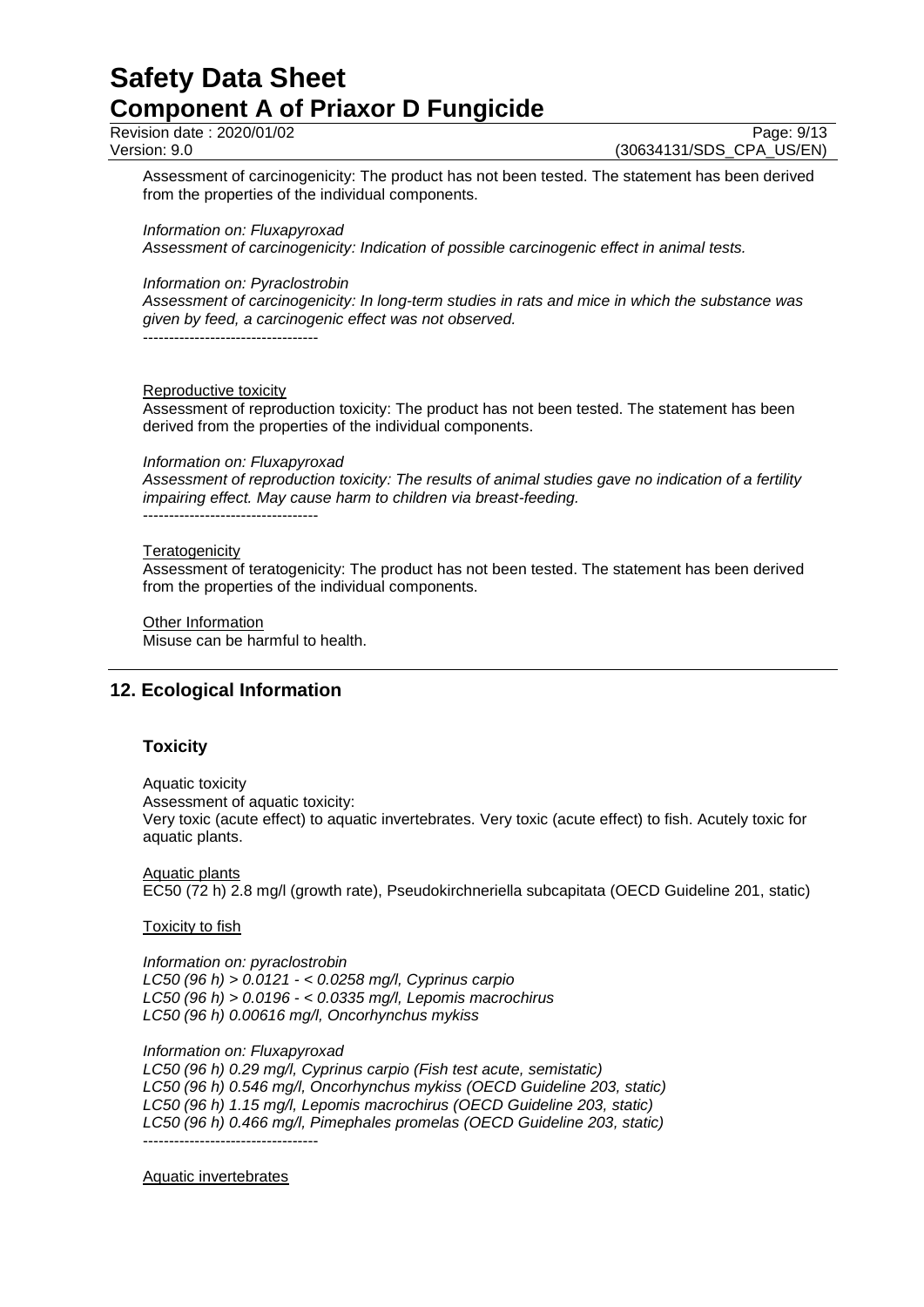Revision date : 2020/01/02 Page: 10/13<br>Version: 9.0 Page: 10/13 (30634131/SDS\_CPA\_US/EN)

*Information on: pyraclostrobin EC50 (48 h) 0.0157 mg/l, Daphnia magna*

*Information on: Fluxapyroxad*

*EC50 (48 h) 6.78 mg/l, Daphnia magna (OECD Guideline 202, part 1, static)* ----------------------------------

#### Chronic toxicity to fish

#### *Information on: Fluxapyroxad*

*No observed effect concentration (33 d) 0.0359 mg/l, Pimephales promelas (OECD Guideline 210, Flow through.)*

*Information on: pyraclostrobin No observed effect concentration (98 d) approx. 0.00235 mg/l, Oncorhynchus mykiss (OECD Guideline 210, Flow through.)* ----------------------------------

### Chronic toxicity to aquatic invertebrates

*Information on: Fluxapyroxad No observed effect concentration (21 d) 0.5 mg/l, Daphnia magna (OECD Guideline 211, semistatic)*

*Information on: pyraclostrobin*

*No observed effect concentration (21 d) 0.004 mg/l, Daphnia magna (OECD Guideline 202, part 2, semistatic)*

*The details of the toxic effect relate to the nominal concentration.*

*No observed effect concentration (28 d) 0.00128 mg/l, Mysidopsis bahia (OPP 72-4 (EPA-Guideline), Flow through.)*

*The statement of the toxic effect relates to the analytically determined concentration.* ----------------------------------

## **Mobility in soil**

Assessment transport between environmental compartments The product has not been tested. The statement has been derived from the properties of the individual components.

## **Additional information**

Other ecotoxicological advice: Do not discharge product into the environment without control.

## **13. Disposal considerations**

## **Waste disposal of substance:**

Pesticide wastes are regulated. Improper disposal of excess pesticide, spray mix or rinsate is a violation of federal law. If pesticide wastes cannot be disposed of according to label instructions, contact the State Pesticide or Environmental Control Agency or the Hazardous Waste representative at the nearest EPA Regional Office for guidance.

## **Container disposal:**

Rinse thoroughly at least three times (triple rinse) in accordance with EPA recommendations. Consult state or local disposal authorities for approved alternative procedures such as container recycling. Recommend crushing, puncturing or other means to prevent unauthorized use of used containers.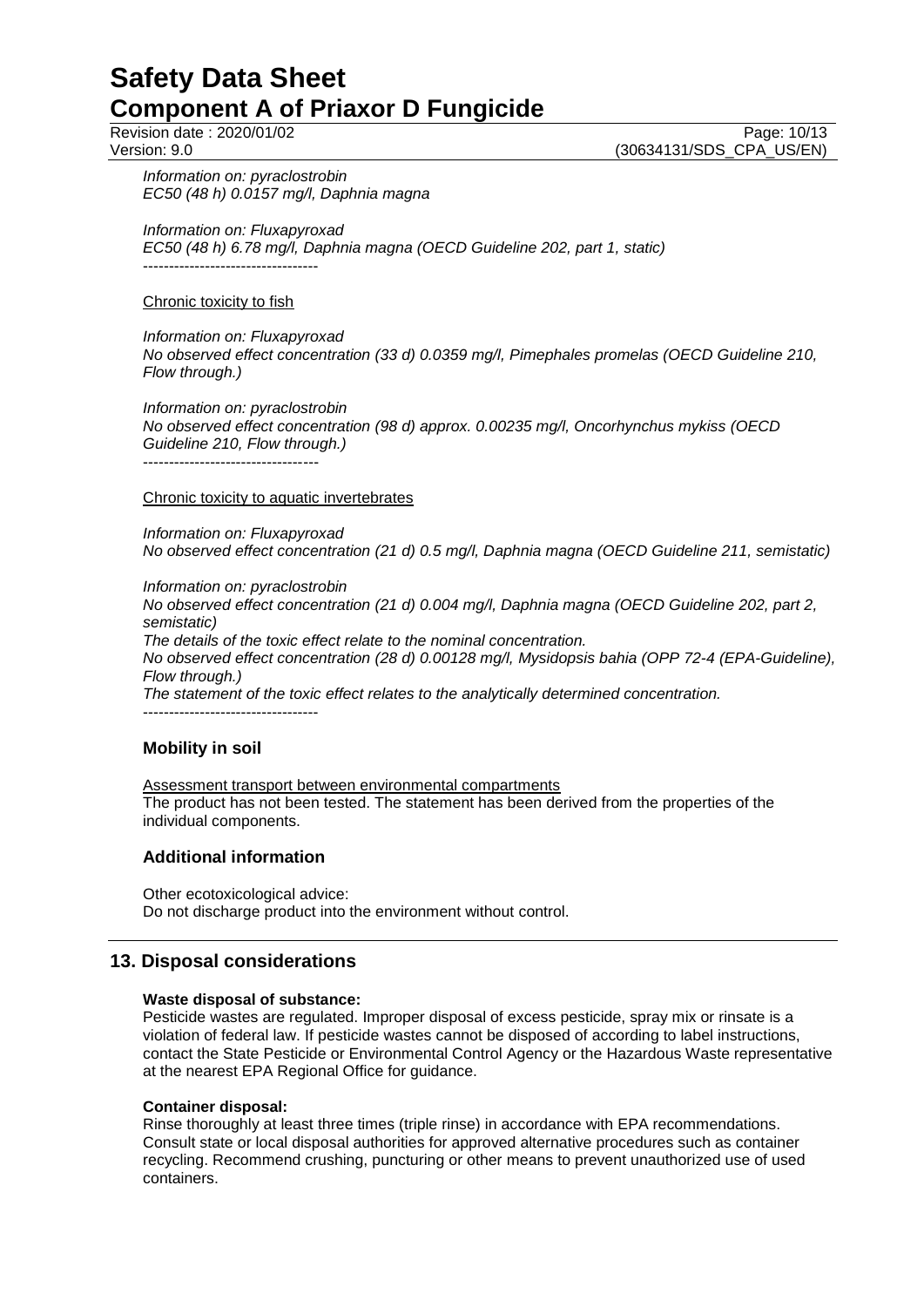# **Safety Data Sheet**

**Component A of Priaxor D Fungicide**

## **14. Transport Information**

**Land transport**

USDOT

Not classified as a dangerous good under transport regulations

| Sea transport<br>IMDG.                                                                                       |                                                                                                                                               |
|--------------------------------------------------------------------------------------------------------------|-----------------------------------------------------------------------------------------------------------------------------------------------|
| Hazard class:<br>Packing group:<br>ID number:<br>Hazard label:<br>Marine pollutant:<br>Proper shipping name: | 9<br>Ш<br><b>UN 3082</b><br>9, EHSM<br>YES.<br>ENVIRONMENTALLY HAZARDOUS SUBSTANCE, LIQUID,<br>N.O.S. (contains PYRACLOSTROBIN, FLUXAPYROXAD) |
| Air transport<br><b>IATA/ICAO</b>                                                                            |                                                                                                                                               |
| Hazard class:<br>Packing group:<br>ID number:<br>Hazard label:<br>Proper shipping name:                      | 9<br>Ш<br><b>UN 3082</b><br>9, EHSM<br>ENVIRONMENTALLY HAZARDOUS SUBSTANCE, LIQUID,<br>N.O.S. (contains PYRACLOSTROBIN, FLUXAPYROXAD)         |

#### **Further information**

The following provisions may apply for product in packages containing a net quantity of 5 L or less ADR, RID, ADN: Special Provision 375; IMDG: 2.10.2.7; IATA: A197; TDG: Special Provision 99(2); 49CFR: §171.4 (c) (2).

## **15. Regulatory Information**

## **Federal Regulations**

**Registration status:** Crop Protection TSCA, US released / exempt

Chemical TSCA, US blocked / not listed

**EPCRA 311/312 (Hazard categories):** Refer to SDS section 2 for GHS hazard classes applicable for this product.

**State regulations State RTK CAS Number Chemical name** PA 57-55-6

108-88-3

Propylene glycol **Toluene**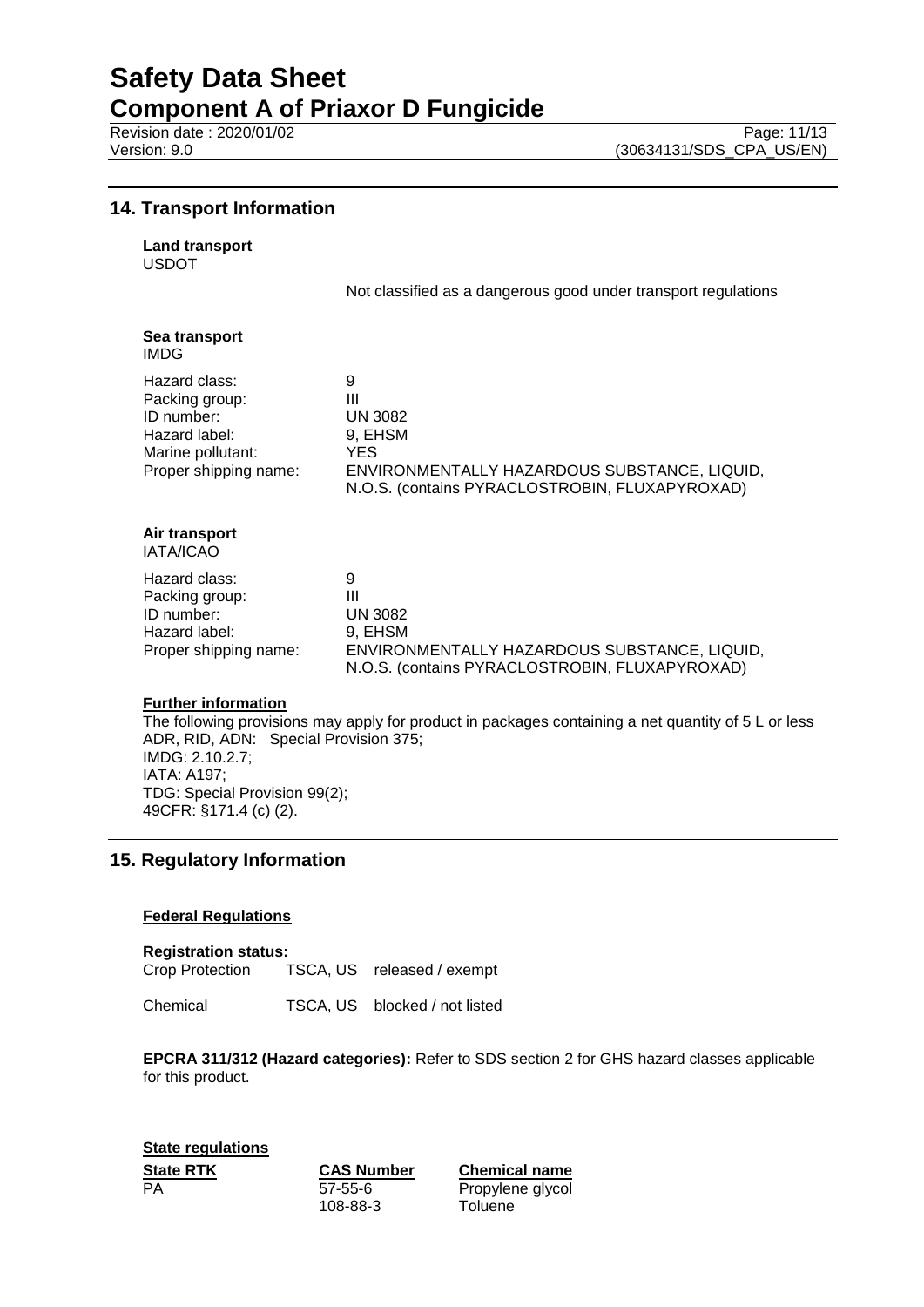Revision date : 2020/01/02 Page: 12/13<br>Version: 9.0 (30634131/SDS CPA US/EN) (30634131/SDS\_CPA\_US/EN)

| МA  | 108-88-3                  | Toluene                     |
|-----|---------------------------|-----------------------------|
| N.J | $57 - 55 - 6$<br>108-88-3 | Propylene glycol<br>Toluene |
|     |                           |                             |
|     |                           |                             |

**Safe Drinking Water & Toxic Enforcement Act, CA Prop. 65:**

## **BASF Risk Assessment, CA Prop. 65:**

Based on an evaluation of the product's composition and the use(s), this product does not require a California Proposition 65 Warning.

# **NFPA Hazard codes:**<br>Health: 1 Fire: 1

Reactivity: 0 Special:

## **Labeling requirements under FIFRA**

This chemical is a pesticide product registered by the Environmental Protection Agency and is subject to certain labeling requirements under federal pesticide law. These requirements differ from the classification criteria and hazard information required for safety data sheets, and workplace labels of non-pesticide chemicals. Following is the hazard information as required on the pesticide label.

CAUTION: KEEP OUT OF REACH OF CHILDREN. HARMFUL IF SWALLOWED. Avoid contact with the skin, eyes and clothing.

## **16. Other Information**

## **SDS Prepared by:**

BASF NA Product Regulations SDS Prepared on: 2020/01/02

We support worldwide Responsible Care® initiatives. We value the health and safety of our employees, customers, suppliers and neighbors, and the protection of the environment. Our commitment to Responsible Care is integral to conducting our business and operating our facilities in a safe and environmentally responsible fashion, supporting our customers and suppliers in ensuring the safe and environmentally sound handling of our products, and minimizing the impact of our operations on society and the environment during production, storage, transport, use and disposal of our products.

IMPORTANT: WHILE THE DESCRIPTIONS, DESIGNS, DATA AND INFORMATION CONTAINED HEREIN ARE PRESENTED IN GOOD FAITH AND BELIEVED TO BE ACCURATE , IT IS PROVIDED FOR YOUR GUIDANCE ONLY. BECAUSE MANY FACTORS MAY AFFECT PROCESSING OR APPLICATION/USE, WE RECOMMEND THAT YOU MAKE TESTS TO DETERMINE THE SUITABILITY OF A PRODUCT FOR YOUR PARTICULAR PURPOSE PRIOR TO USE. NO WARRANTIES OF ANY KIND, EITHER EXPRESSED OR IMPLIED, INCLUDING WARRANTIES OF MERCHANTABILITY OR FITNESS FOR A PARTICULAR PURPOSE, ARE MADE REGARDING PRODUCTS DESCRIBED OR DESIGNS, DATA OR INFORMATION SET FORTH, OR THAT THE PRODUCTS, DESIGNS, DATA OR INFORMATION MAY BE USED WITHOUT INFRINGING THE INTELLECTUAL PROPERTY RIGHTS OF OTHERS. IN NO CASE SHALL THE DESCRIPTIONS, INFORMATION, DATA OR DESIGNS PROVIDED BE CONSIDERED A PART OF OUR TERMS AND CONDITIONS OF SALE. FURTHER, YOU EXPRESSLY UNDERSTAND AND AGREE THAT THE DESCRIPTIONS, DESIGNS, DATA, AND INFORMATION